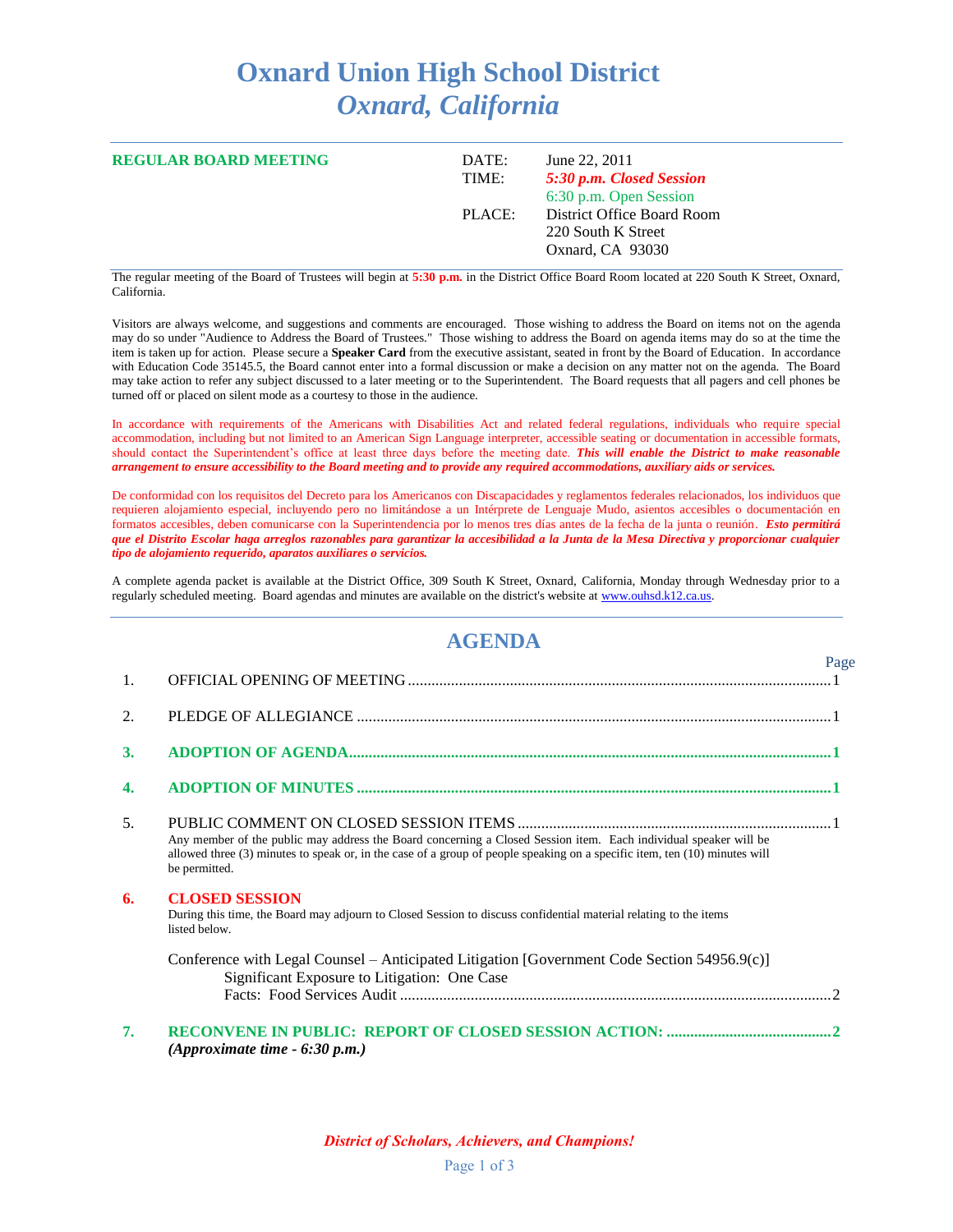|     | June 22, 2011 | <b>Board Meeting Agenda</b>                                                                                                                                                                                                                                                                                                                                                                                                                                                                                                                                      |      |
|-----|---------------|------------------------------------------------------------------------------------------------------------------------------------------------------------------------------------------------------------------------------------------------------------------------------------------------------------------------------------------------------------------------------------------------------------------------------------------------------------------------------------------------------------------------------------------------------------------|------|
|     |               |                                                                                                                                                                                                                                                                                                                                                                                                                                                                                                                                                                  | Page |
| 8.  |               | <b>PUBLIC HEARING:</b>                                                                                                                                                                                                                                                                                                                                                                                                                                                                                                                                           |      |
|     | A.            | Proposed Budget of Oxnard Union High School District of Ventura County for the Year                                                                                                                                                                                                                                                                                                                                                                                                                                                                              |      |
|     | <b>B.</b>     | Public Hearing for Board to review and consider the Categorical Flexibility Transfer                                                                                                                                                                                                                                                                                                                                                                                                                                                                             |      |
|     |               | 2011-2012 Fiscal Year to consider and respond to all comments received by the                                                                                                                                                                                                                                                                                                                                                                                                                                                                                    |      |
|     |               |                                                                                                                                                                                                                                                                                                                                                                                                                                                                                                                                                                  |      |
| 9.  |               |                                                                                                                                                                                                                                                                                                                                                                                                                                                                                                                                                                  |      |
|     |               | Those persons wishing to address the Board may do so at this time by completing a Speaker Card, located on the back table,<br>and presenting it to the recording secretary. Please address your comments to the Board President. Individual presentations<br>are limited to three (3) minutes each, or in the case of a group of people speaking on a specific item, ten (10) minutes will be<br>permitted. Please refer to the complete text of Oxnard Union High School District Board Policy 910: Procedures for<br>Communicating with the Board of Trustees. |      |
| 10. |               | <b>SUPERINTENDENT'S REPORTS:</b>                                                                                                                                                                                                                                                                                                                                                                                                                                                                                                                                 |      |
|     | А.            |                                                                                                                                                                                                                                                                                                                                                                                                                                                                                                                                                                  |      |
|     | <b>B.</b>     | Board Introduction: Student Representative to the Board of Trustees, 2011-12 School                                                                                                                                                                                                                                                                                                                                                                                                                                                                              |      |
|     |               |                                                                                                                                                                                                                                                                                                                                                                                                                                                                                                                                                                  |      |
| 11. | А.            | <b>CONSENT CALENDAR:</b><br>Consideration of Approval of Student Expulsion by Voluntary Agreement of the School<br>Principal, the Student, and the Students' Parent/Guardian, as per Board Policy 5144,                                                                                                                                                                                                                                                                                                                                                          |      |
|     | <b>B.</b>     | Consideration of Approval of Student Readmission from Expulsion, as per Board Policy                                                                                                                                                                                                                                                                                                                                                                                                                                                                             |      |
|     |               |                                                                                                                                                                                                                                                                                                                                                                                                                                                                                                                                                                  |      |
|     | C.            |                                                                                                                                                                                                                                                                                                                                                                                                                                                                                                                                                                  |      |
|     | D.            | Consideration of Waiver of California High School Exit Exam (CAHSEE) Requirements                                                                                                                                                                                                                                                                                                                                                                                                                                                                                |      |
|     |               |                                                                                                                                                                                                                                                                                                                                                                                                                                                                                                                                                                  |      |
|     | Ε.            | Consideration of Approval of Revision of Board Policy 3100, Establish Fund Balance                                                                                                                                                                                                                                                                                                                                                                                                                                                                               |      |
|     |               |                                                                                                                                                                                                                                                                                                                                                                                                                                                                                                                                                                  |      |
|     | F.            | Consideration of Approval of Renewal of Lease Agreement with Child Development<br>Resources of Ventura County, Inc. to Operate a Head Start Program on the Campus of                                                                                                                                                                                                                                                                                                                                                                                             |      |
|     |               |                                                                                                                                                                                                                                                                                                                                                                                                                                                                                                                                                                  |      |
|     | G.            | Consideration of Approval of Amendment #2 of Agreement between Paula Cornelius                                                                                                                                                                                                                                                                                                                                                                                                                                                                                   |      |
|     |               |                                                                                                                                                                                                                                                                                                                                                                                                                                                                                                                                                                  |      |
|     | H.            | Consideration of Adoption of Resolution No. 11-53, Resolution to Establish                                                                                                                                                                                                                                                                                                                                                                                                                                                                                       |      |
|     |               | Trading/Investment Accounts through Arbitrage Investment Management (AIM)                                                                                                                                                                                                                                                                                                                                                                                                                                                                                        |      |
|     |               |                                                                                                                                                                                                                                                                                                                                                                                                                                                                                                                                                                  |      |
|     | I.            | Consideration of Approval of Renewal of Agreement between Oxnard Union High School                                                                                                                                                                                                                                                                                                                                                                                                                                                                               |      |
|     |               | District and Sodexo America, LLC ("Sodexo") for Consulting Services for the                                                                                                                                                                                                                                                                                                                                                                                                                                                                                      |      |
|     |               |                                                                                                                                                                                                                                                                                                                                                                                                                                                                                                                                                                  |      |
|     | J.            | Consideration of Approval of Renewal of Agreement for California School Management                                                                                                                                                                                                                                                                                                                                                                                                                                                                               |      |
|     |               | Group, Inc. Consulting Proposal for E-Rate Years 15 and 16 Technology                                                                                                                                                                                                                                                                                                                                                                                                                                                                                            |      |
|     | K.            | Consideration of Approval of Memorandum of Understanding between Oxnard Union                                                                                                                                                                                                                                                                                                                                                                                                                                                                                    |      |
|     |               |                                                                                                                                                                                                                                                                                                                                                                                                                                                                                                                                                                  |      |
|     | L.            | Consideration of Approval of the Proposal from (placeholder) for the Threshold Project at                                                                                                                                                                                                                                                                                                                                                                                                                                                                        |      |
|     |               |                                                                                                                                                                                                                                                                                                                                                                                                                                                                                                                                                                  |      |
|     | M.            | Consideration of Approval of Purchase Orders and Direct Pays, June 9 - June 22, 2011 4                                                                                                                                                                                                                                                                                                                                                                                                                                                                           |      |
|     | N.            | Consideration of Approval of Consolidated Application, Part I, No Child Left Behind 5                                                                                                                                                                                                                                                                                                                                                                                                                                                                            |      |
|     | O.            | Consideration of Approval of Client Agreement between APEX Learning Digital                                                                                                                                                                                                                                                                                                                                                                                                                                                                                      |      |
|     |               |                                                                                                                                                                                                                                                                                                                                                                                                                                                                                                                                                                  |      |